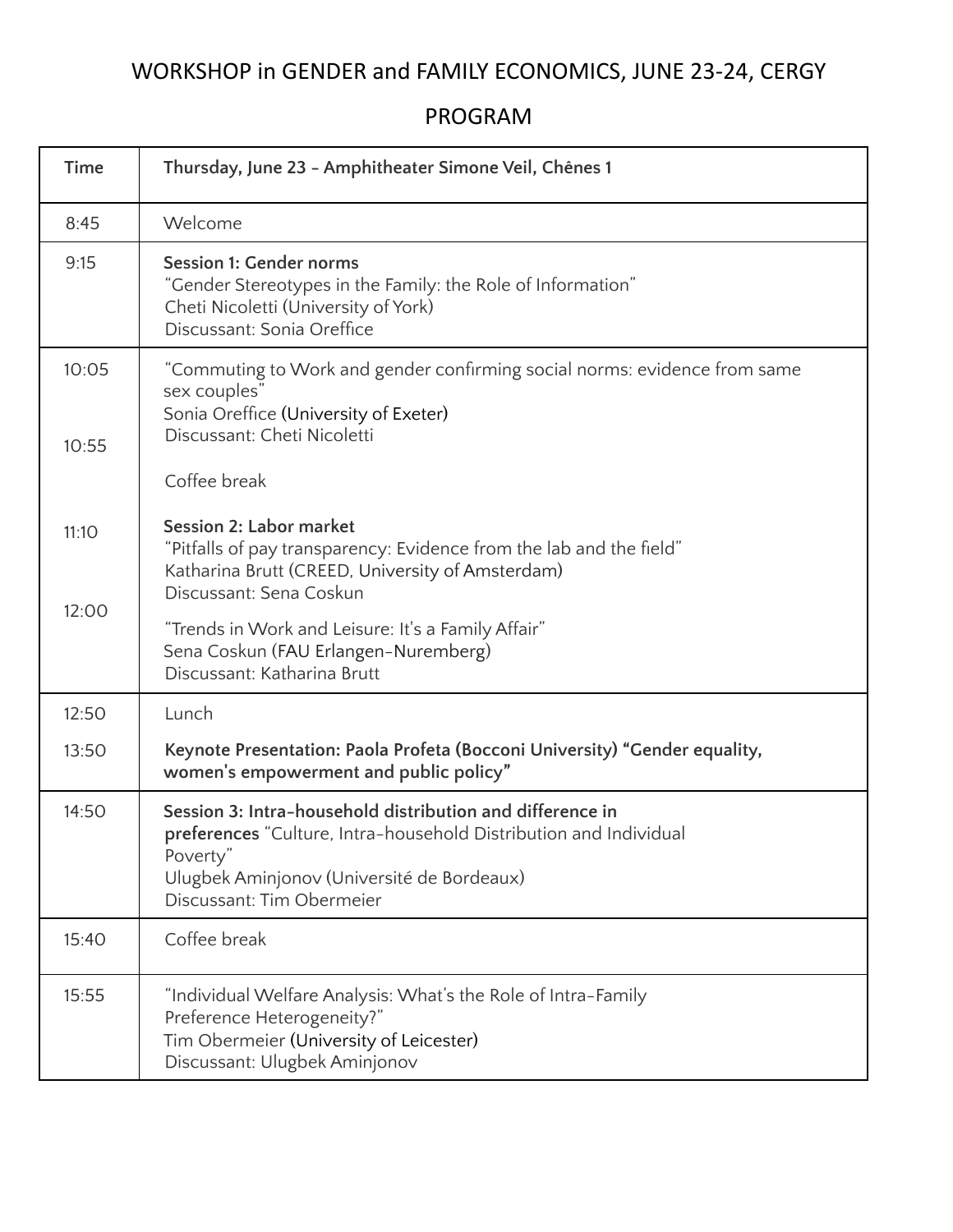| 16:45 | Keynote Presentation: Alfred Galichon (New York University) "Estimating<br><b>Separable Matching Model</b> |
|-------|------------------------------------------------------------------------------------------------------------|
| 17:45 | End of First Day of Workshop                                                                               |
| 19:30 | Dinner in Paris                                                                                            |

| <b>Time</b>             | Friday, June 24 - Amphitheater Simone Veil, Chênes 1                                                                                                                                                                                                                                                                                                |
|-------------------------|-----------------------------------------------------------------------------------------------------------------------------------------------------------------------------------------------------------------------------------------------------------------------------------------------------------------------------------------------------|
| 8:45                    | Welcome                                                                                                                                                                                                                                                                                                                                             |
| 9:15                    | <b>Session 4: Education and Matching</b><br>"Education and polygamy: evidence from Cameroon"<br>Pierre André (CY Cergy Paris Université)<br>Discussant: Dan Anderberg                                                                                                                                                                               |
| 10:05                   | "Marriage Market equilibrium with Matching on Latent Ability: Identification<br>using a Compulsory Schooling Expansion"<br>Dan Anderberg (Royal Holloway, University of London)<br>Discussant: Pierre André                                                                                                                                         |
| 10:55                   | Coffee break                                                                                                                                                                                                                                                                                                                                        |
| 11:10                   | <b>Session 5: Timing of marriage</b><br>"Polygyny, Timing of Marriage and Economic Shocks in Sub-Saharan<br>Africa" Augustin Tapsoba (Toulouse School of Economics)<br>Discussant: Karlijn Morsink                                                                                                                                                  |
| 12:00<br>12:50<br>13:50 | "Father of the Bride, or Steel Magnolias? Targeting Men, Women or Both to<br>reduce Child Marriage"<br>Karlijn Morsink (Utrecht University)<br>Discussant: Augustin Tapsoba<br>Lunch<br>Keynote Presentation: Catherine Guirkinger (Université de Namur) "Colonial<br>Education and its inter-generational transmission: evidence from colonial and |
|                         | post-independence Congo"<br>Session 6: Marital and fertility decisions                                                                                                                                                                                                                                                                              |
| 14:50                   | "Gender Gap, Intra Household Bargaining and Sex Selective Abortion in<br>Albania" Keiti Kondi (UCLouvain)<br>Discussant: Nicolas Frémaux                                                                                                                                                                                                            |
| 15:40                   | Coffee break                                                                                                                                                                                                                                                                                                                                        |